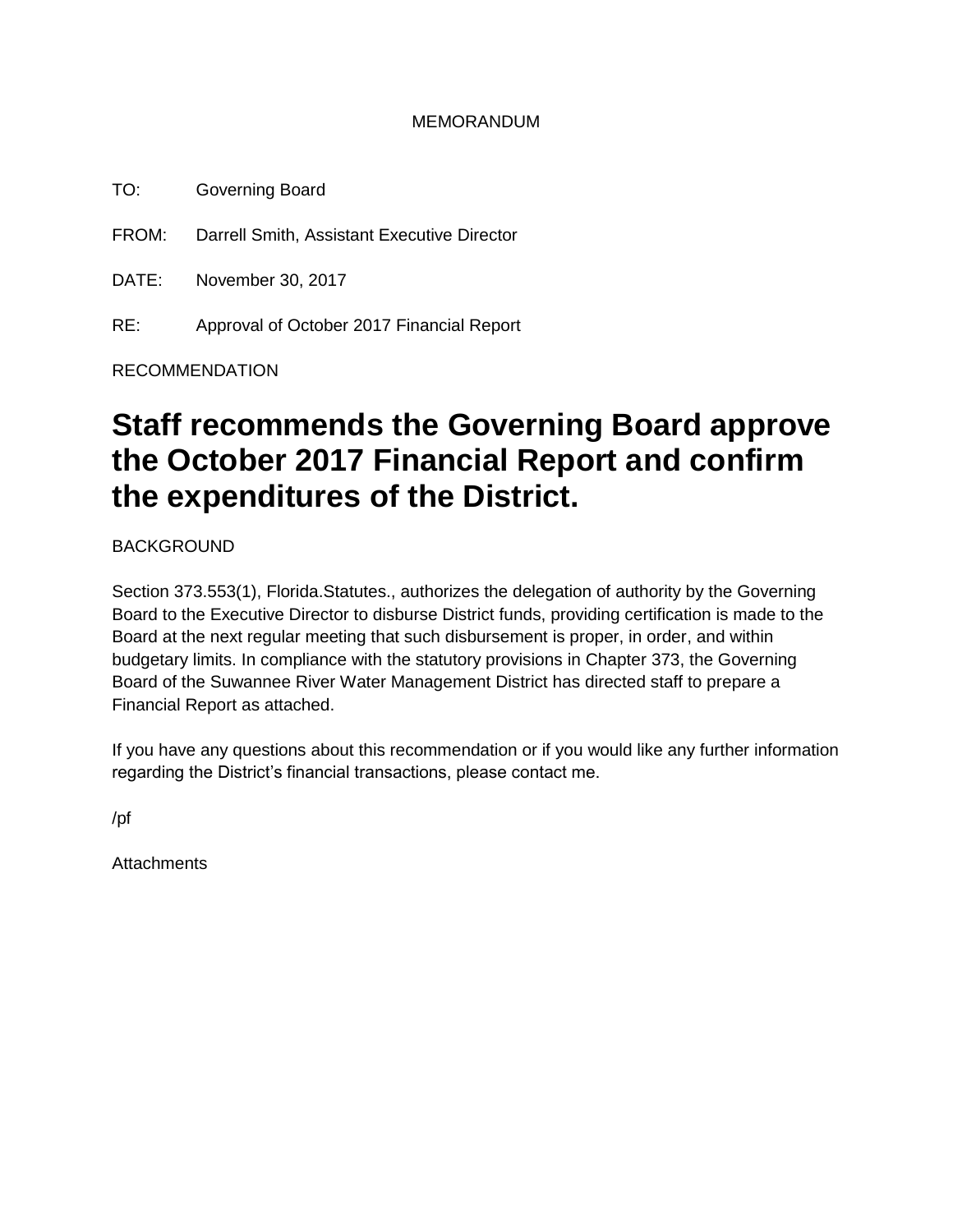| <b>Suwannee River Water Management District</b> |
|-------------------------------------------------|
| <b>Cash Report</b>                              |
| October 2017                                    |

| <b>Financial Institution/Account</b>  | <b>Monthly</b><br><b>Interest</b> | <b>Interest</b><br>Rate % | <b>Closing</b><br><b>Balance</b> |
|---------------------------------------|-----------------------------------|---------------------------|----------------------------------|
| <b>First Federal Permit Fee</b>       | \$0.00                            | $0\%$                     | \$18,966.79                      |
| <b>First Federal Accounts Payable</b> | \$0.00                            | $0\%$                     | \$35,000.00                      |
| <b>First Federal Depository</b>       | \$210.70                          | $0\%$                     | \$552,267.93                     |
| <b>SPIA</b>                           | \$64,735.81                       | 1.66%                     | \$43,680,231.87                  |
| TOTAL                                 | \$64,946.51                       |                           | \$44,286,466.59                  |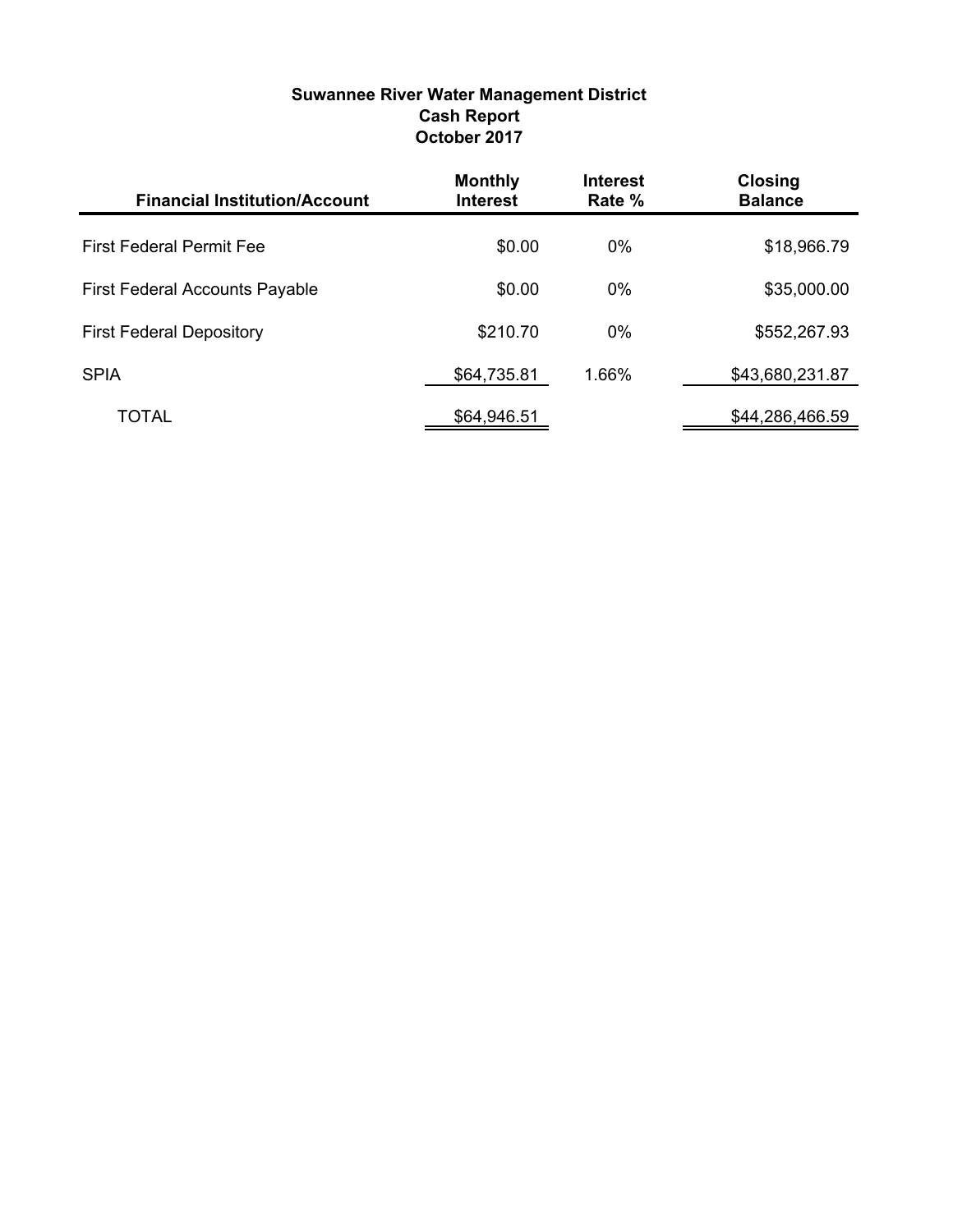#### **Suwannee River Water Management District Statement of Sources and Uses of Funds For the Month ending October 31, 2017 (Unaudited)**

|                            | <b>Current</b><br><b>Budget</b> |     | <b>Actuals</b><br><b>Through</b><br>10/31/2017 |   | Variance<br>(Under)/Over<br><b>Budget</b> | <b>Actuals As A</b><br>% of Budget |
|----------------------------|---------------------------------|-----|------------------------------------------------|---|-------------------------------------------|------------------------------------|
| <b>Sources</b>             |                                 |     |                                                |   |                                           |                                    |
| Ad Valorem Property Taxes  | \$<br>5.591.837                 | \$. | 10,365                                         | S | (5,581,472)                               | 0.2%                               |
| Intergovernmental Revenues | \$<br>59,873,387                | S   | 723                                            | S | (59, 872, 664)                            | $0.0\%$                            |
| Interest on Invested Funds | \$<br>140.000                   | \$. | 64.947 \$                                      |   | (75,053)                                  | 46.4%                              |
| License and Permit Fees    | \$<br>135,000                   |     | 17,960 \$                                      |   | (117,040)                                 | 13.3%                              |
| Other                      | \$<br>1,226,100                 | S   | 84,734 \$                                      |   | (1, 141, 366)                             | 6.9%                               |
| <b>Fund Balance</b>        | \$<br>15,891,753                | S   | ۰                                              | S | (15,891,753)                              | $0.0\%$                            |
| <b>Total Sources</b>       | \$<br>82,858,077                |     | 178.729                                        | 5 | (82, 679, 348)                            | 0.2%                               |

|                                              | <b>Current</b> |      |                     |      |                          |     | Available     |           |              |
|----------------------------------------------|----------------|------|---------------------|------|--------------------------|-----|---------------|-----------|--------------|
|                                              | <b>Budget</b>  |      | <b>Expenditures</b> |      | <b>Encumbrances</b>      |     | <b>Budget</b> | %Expended | %Obligated 2 |
| <b>Uses</b>                                  |                |      |                     |      |                          |     |               |           |              |
| Water Resources Planning and Monitoring      | 9.322.743      | - \$ | 145.823             |      | 1.433.649                |     | 7.743.271     | 2%        | 17%          |
| Acquisition, Restoration and Public Works    | 65,326,091     | - \$ | 77,132              | - \$ | 20,779,094               | -SS | 44,469,865    | 0%        | 32%          |
| Operation and Maintenance of Lands and Works | 5.140.309      | - \$ | 111.805             | - \$ | 1.419.477                | \$. | 3,609,027     | 2%        | 30%          |
| Regulation                                   | 1.392.916 \$   |      | 85,830              | - \$ | 19,539                   |     | 1.287.547     | 6%        | 8%           |
| Outreach                                     | 225.475 \$     |      | 11.889              | - \$ | $\overline{\phantom{0}}$ |     | 213.586       | 5%        | 5%           |
| Management and Administration                | 1.450.543      |      | 69,828              |      | 34,689                   |     | 1.346.026     | 5%        | 7%           |
| <b>Total Uses</b>                            | 82,858,077     |      | 502.307             |      | 23.686.448               |     | 58.669.322    | 1%        | 29%          |

 $1$  Encumbrances represent unexpended balances of open purchase orders and contracts.

 $^2$  Represents the sum of expenditures and encumbrances as a percentage of the available budget.

This financial statement is prepared as of October 31, 2017 and covers the interim period since the most recent audited financial statements.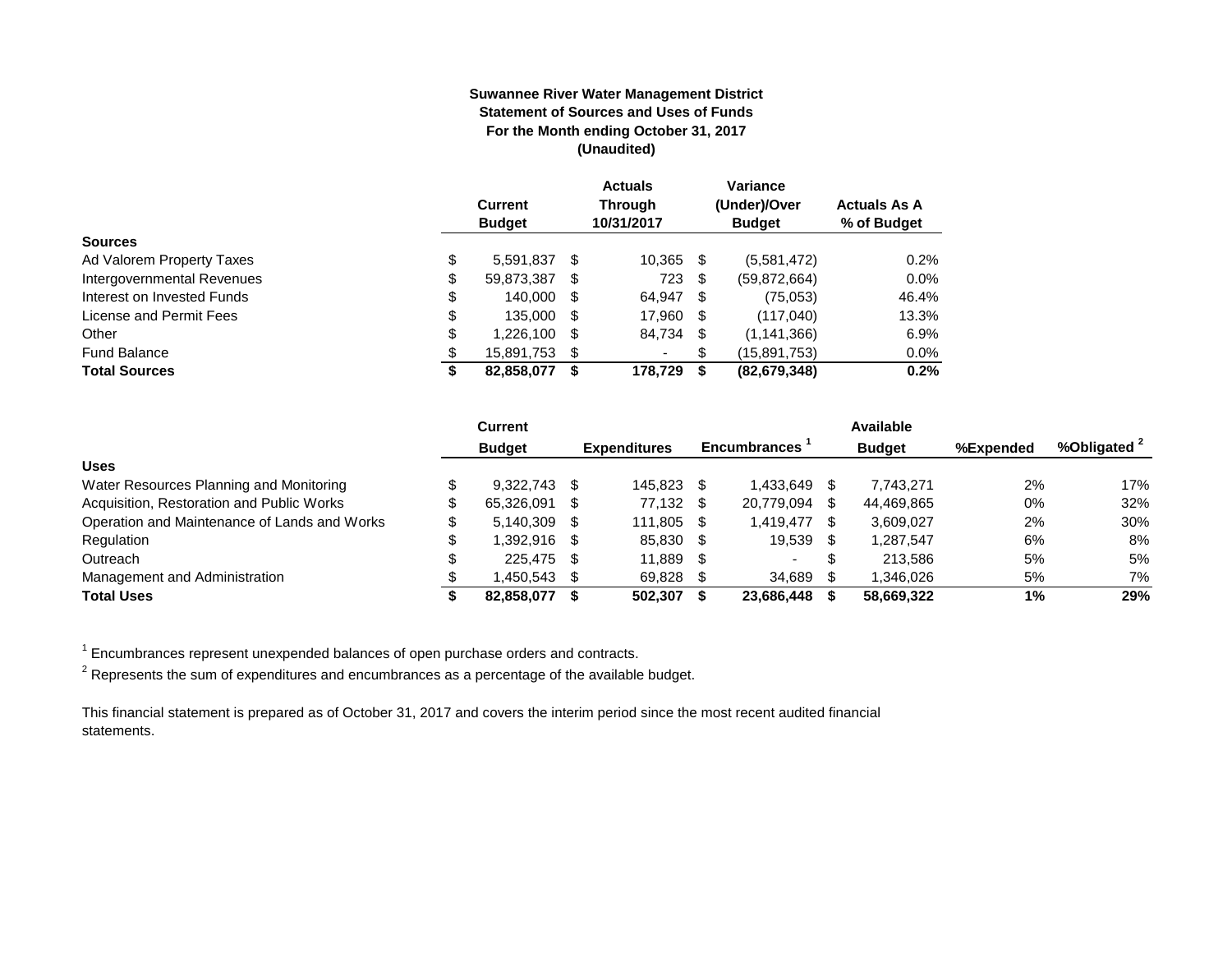|                                                  | Y-T-D         |                 | <b>ANNUAL</b> |
|--------------------------------------------------|---------------|-----------------|---------------|
| Recap of All Funds                               | <b>ACTUAL</b> | ENCUM.          | <b>BUDGET</b> |
| <b>REVENUES</b>                                  |               |                 |               |
| <b>TOTAL REVENUES</b>                            | 178,729.01    | 0.00            | 82,858,077.00 |
| <b>EXPENDITURES</b>                              |               |                 |               |
| <b>TOTAL SALARIES AND BENEFITS</b>               | 368,281.65    | 0.00            | 6,047,222.00  |
| <b>TOTAL CONTRACTUAL SERVICES</b>                | 65,603.99     | 6,016,233.59    | 33,963,839.00 |
| <b>TOTAL OPERATING EXPENSES</b>                  | 68,297.24     | 42,338.95       | 1,370,119.00  |
| <b>TOTAL CAPITAL OUTLAY</b>                      | 0.00          | (0.17)          | 308,044.00    |
| <b>TOTAL FIXED CAPITAL OUTLAY</b>                | 0.00          | 0.00            | 6,885,918.00  |
| <b>TOTAL INTERAGENCY EXPENSES</b>                | 123.64        | 17,627,875.53   | 34,282,935.00 |
| <b>TOTAL EXPENDITURES</b>                        | 502,306.52    | 23,686,447.90   | 82,858,077.00 |
| <b>EXCESS REVENUES OVER (UNDER) EXPENDITURES</b> | (323,577.51)  | (23,686,447.90) | 0.00          |
| *Beginning of Fiscal Year; Revenues budgeted     |               |                 |               |
|                                                  | <u>Y-T-D</u>  |                 | <b>ANNUAL</b> |
| Fund 01: General Fund                            | <b>ACTUAL</b> | ENCUM.          | <b>BUDGET</b> |
| <b>REVENUES</b>                                  |               |                 |               |
| <b>TOTAL REVENUES</b>                            | 68,984.48     | 0.00            | 9,492,276.00  |
| <b>EXPENDITURES</b>                              |               |                 |               |
| <b>TOTAL SALARIES AND BENEFITS</b>               | 321,769.40    | 0.00            | 5,236,014.00  |
| <b>TOTAL CONTRACTUAL SERVICES</b>                | 33,938.31     | 752,718.12      | 2,210,609.00  |
| <b>TOTAL OPERATING EXPENSES</b>                  | 9,516.04      | 14,965.20       | 840,463.00    |
| <b>TOTAL CAPITAL OUTLAY</b>                      | 0.00          | (0.17)          | 156,290.00    |
| <b>TOTAL FIXED CAPITAL OUTLAY</b>                | 0.00          | 0.00            | 0.00          |
| <b>TOTAL INTERAGENCY EXPENSES</b>                | 123.64        | 728,891.76      | 1,048,900.00  |
| <b>TOTAL EXPENDITURES</b>                        | 365,347.39    | 1,496,574.91    | 9,492,276.00  |
| <b>EXCESS REVENUES OVER (UNDER) EXPENDITURES</b> | (296,362.91)  | (1,496,574.91)  | 0.00          |
| *Beginning of Fiscal Year; Revenues budgeted     |               |                 |               |
|                                                  | $Y-T-D$       |                 | <b>ANNUAL</b> |
| Fund 05: Middle Suwannee                         | <b>ACTUAL</b> | ENCUM.          | <b>BUDGET</b> |
| <b>REVENUES</b>                                  |               |                 |               |
| <b>TOTAL REVENUES</b>                            | 837.07        | 0.00            | 589,083.00    |
| <b>EXPENDITURES</b>                              |               |                 |               |
| <b>TOTAL SALARIES AND BENEFITS</b>               | 0.00          | 0.00            | 0.00          |
| <b>TOTAL CONTRACTUAL SERVICES</b>                | 0.00          | 22,729.30       | 589,083.00    |
| <b>TOTAL OPERATING EXPENSES</b>                  | 0.00          | 0.00            | 0.00          |
| <b>TOTAL CAPITAL OUTLAY</b>                      | 0.00          | 0.00            | 0.00          |
| <b>TOTAL FIXED CAPITAL OUTLAY</b>                | 0.00          | 0.00            | 0.00          |
| <b>TOTAL INTERAGENCY EXPENSES</b>                | 0.00          | 0.00            | 0.00          |
| <b>TOTAL EXPENDITURES</b>                        | 0.00          | 22,729.30       | 589,083.00    |
| <b>EXCESS REVENUES OVER (UNDER) EXPENDITURES</b> | 837.07        | (22, 729.30)    | 0.00          |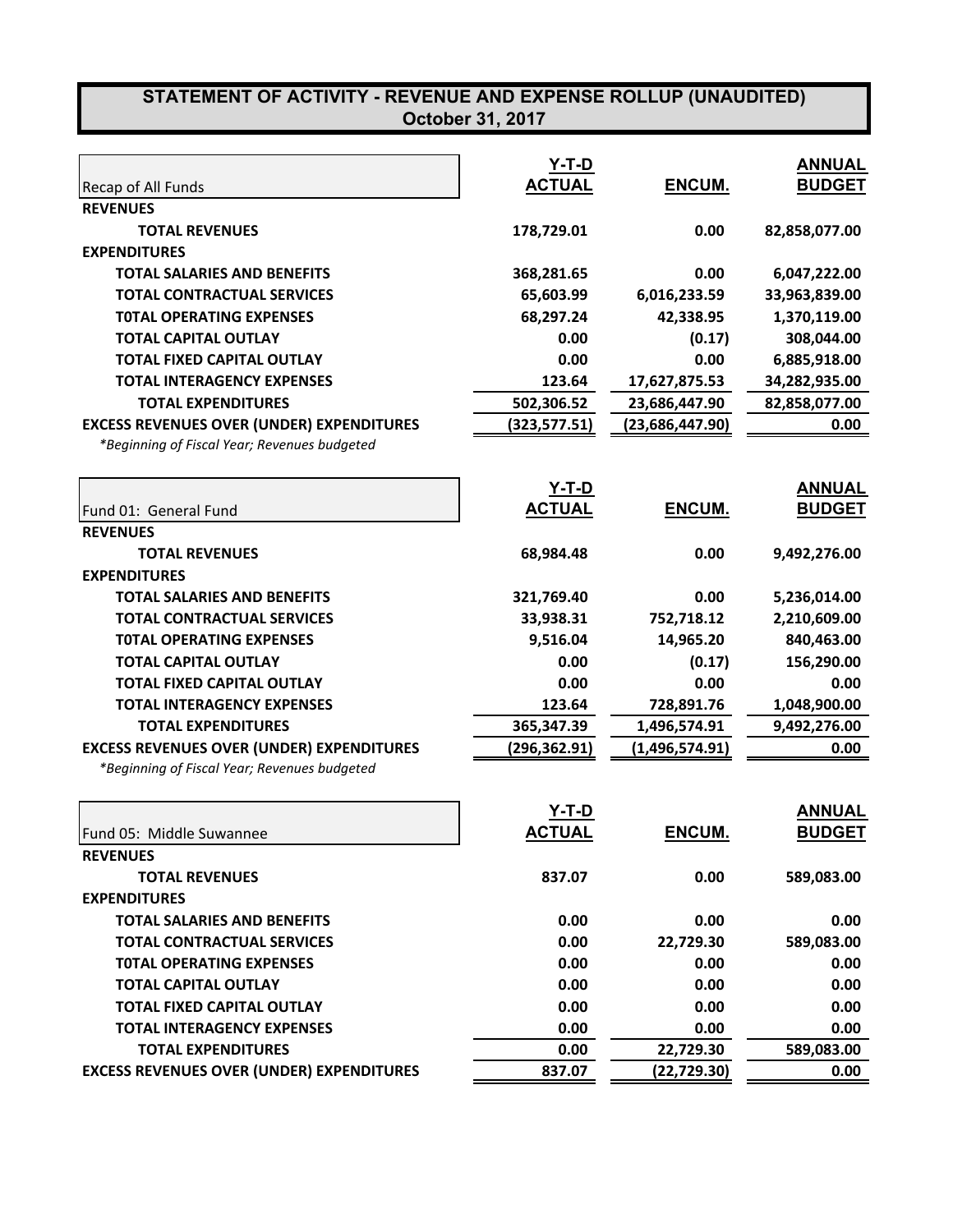| <b>October 31, 2017</b> |  |
|-------------------------|--|
|-------------------------|--|

|                                                  | <u>Y-T-D</u>  |                   | <b>ANNUAL</b> |
|--------------------------------------------------|---------------|-------------------|---------------|
| Fund 06: Springs Appropriation                   | <b>ACTUAL</b> | ENCUM.            | <b>BUDGET</b> |
| <b>REVENUES</b>                                  |               |                   |               |
| <b>TOTAL REVENUES</b>                            | 0.00          | 0.00              | 47,232,235.00 |
| <b>EXPENDITURES</b>                              |               |                   |               |
| <b>TOTAL SALARIES AND BENEFITS</b>               | 61.07         | 0.00              | 0.00          |
| <b>TOTAL CONTRACTUAL SERVICES</b>                | 0.00          | 3,089,454.53      | 15,494,577.00 |
| <b>TOTAL OPERATING EXPENSES</b>                  | 0.00          | 0.00              | 0.00          |
| <b>TOTAL CAPITAL OUTLAY</b>                      | 0.00          | 0.00              | 0.00          |
| <b>TOTAL FIXED CAPITAL OUTLAY</b>                | 0.00          | 0.00              | 5,902,968.00  |
| <b>TOTAL INTERAGENCY EXPENSES</b>                | 0.00          | 13,705,660.00     | 25,834,690.00 |
| <b>TOTAL EXPENDITURES</b>                        | 61.07         | 16,795,114.53     | 47,232,235.00 |
| <b>EXCESS REVENUES OVER (UNDER) EXPENDITURES</b> | (61.07)       | (16, 795, 114.53) | 0.00          |
|                                                  | Y-T-D         |                   | <b>ANNUAL</b> |
| Fund 07: Local Revenue                           | <b>ACTUAL</b> | ENCUM.            | <b>BUDGET</b> |
| <b>REVENUES</b>                                  |               |                   |               |
| <b>TOTAL REVENUES</b>                            | 84,000.00     | 0.00              | 105,600.00    |
| <b>EXPENDITURES</b>                              |               |                   |               |
| <b>TOTAL SALARIES AND BENEFITS</b>               | 0.00          | 0.00              | 0.00          |
| <b>TOTAL CONTRACTUAL SERVICES</b>                | 0.00          | 0.00              | 0.00          |
| <b>TOTAL OPERATING EXPENSES</b>                  | 0.00          | 0.00              | 0.00          |
| <b>TOTAL CAPITAL OUTLAY</b>                      | 0.00          | 0.00              | 0.00          |
| <b>TOTAL FIXED CAPITAL OUTLAY</b>                | 0.00          | 0.00              | 0.00          |
| <b>TOTAL INTERAGENCY EXPENSES</b>                | 0.00          | 0.00              | 105,600.00    |
| <b>TOTAL EXPENDITURES</b>                        | 0.00          | 0.00              | 105,600.00    |
| <b>EXCESS REVENUES OVER (UNDER) EXPENDITURES</b> | 84,000.00     | 0.00              | 0.00          |
|                                                  | <u>Y-T-D</u>  |                   | <b>ANNUAL</b> |
| Fund 08: WMLTF / Springs                         | <b>ACTUAL</b> | ENCUM.            | <b>BUDGET</b> |
| <b>REVENUES</b>                                  |               |                   |               |
| <b>TOTAL REVENUES</b>                            | 1,017.89      | 0.00              | 425,000.00    |
| <b>EXPENDITURES</b>                              |               |                   |               |
| <b>TOTAL SALARIES AND BENEFITS</b>               | 723.19        | 0.00              | 0.00          |
| <b>TOTAL CONTRACTUAL SERVICES</b>                | 0.00          | (298.50)          | 275,000.00    |
| <b>TOTAL OPERATING EXPENSES</b>                  | 0.00          | 0.00              | 0.00          |
| <b>TOTAL CAPITAL OUTLAY</b>                      | 0.00          | 0.00              | 0.00          |
| <b>TOTAL FIXED CAPITAL OUTLAY</b>                | 0.00          | 0.00              | 0.00          |
| <b>TOTAL INTERAGENCY EXPENSES</b>                | 0.00          | 150,000.00        | 150,000.00    |
| <b>TOTAL EXPENDITURES</b>                        | 723.19        | 149,701.50        | 425,000.00    |
| <b>EXCESS REVENUES OVER (UNDER) EXPENDITURES</b> | 294.70        | (149,701.50)      | 0.00          |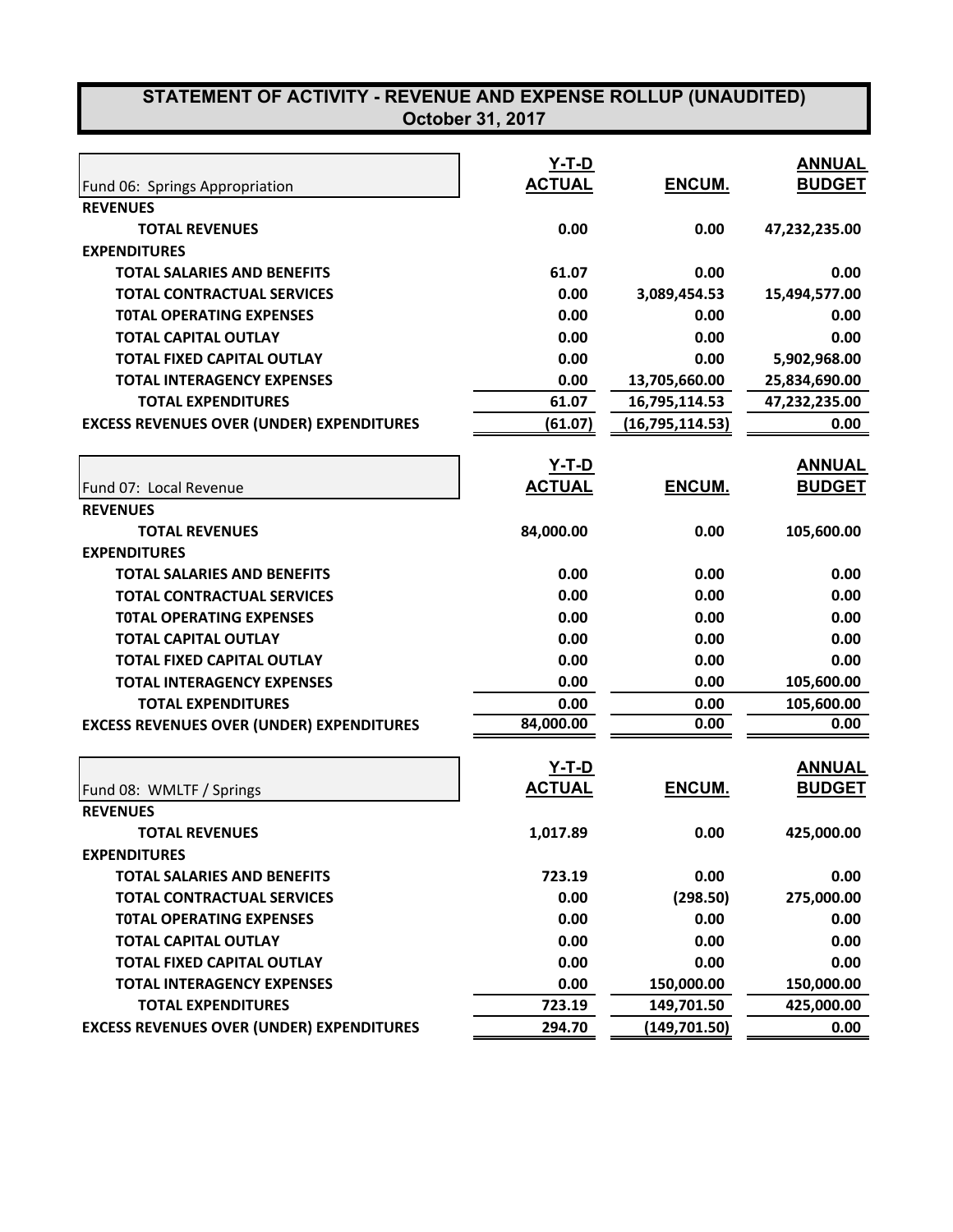|                                                  | $Y-T-D$<br><b>ACTUAL</b>      | ENCUM.       | <b>ANNUAL</b><br><b>BUDGET</b> |
|--------------------------------------------------|-------------------------------|--------------|--------------------------------|
| Fund 09: Monitor Well Improvements               |                               |              |                                |
| <b>REVENUES</b>                                  |                               |              |                                |
| <b>TOTAL REVENUES</b><br><b>EXPENDITURES</b>     | 0.00                          | 0.00         | 530,000.00                     |
| <b>TOTAL SALARIES AND BENEFITS</b>               | 0.00                          | 0.00         | 0.00                           |
| <b>TOTAL CONTRACTUAL SERVICES</b>                | 0.00                          | 0.00         | 500,000.00                     |
| <b>TOTAL OPERATING EXPENSES</b>                  | 0.00                          | 0.00         | 30,000.00                      |
| <b>TOTAL CAPITAL OUTLAY</b>                      | 0.00                          |              |                                |
| <b>TOTAL FIXED CAPITAL OUTLAY</b>                | 0.00                          | 0.00<br>0.00 | 0.00<br>0.00                   |
|                                                  |                               |              |                                |
| <b>TOTAL INTERAGENCY EXPENSES</b>                | 0.00                          | 0.00         | 0.00                           |
| <b>TOTAL EXPENDITURES</b>                        | 0.00                          | 0.00         | 530,000.00                     |
| <b>EXCESS REVENUES OVER (UNDER) EXPENDITURES</b> | 0.00                          | 0.00         | 0.00                           |
|                                                  | <u>Y-T-D</u>                  |              | <b>ANNUAL</b>                  |
| Fund 10: Florida Forever & P-2000                | <b>ACTUAL</b>                 | ENCUM.       | <b>BUDGET</b>                  |
| <b>REVENUES</b>                                  |                               |              |                                |
| <b>TOTAL REVENUES</b>                            | 15,969.04                     | 0.00         | 1,847,500.00                   |
| <b>EXPENDITURES</b>                              |                               |              |                                |
| <b>TOTAL SALARIES AND BENEFITS</b>               | 0.00                          | 0.00         | 0.00                           |
| <b>TOTAL CONTRACTUAL SERVICES</b>                | 0.00                          | 0.00         | 1,845,000.00                   |
| <b>TOTAL OPERATING EXPENSES</b>                  | 0.00                          | 0.00         | 2,500.00                       |
| <b>TOTAL CAPITAL OUTLAY</b>                      | 0.00                          | 0.00         | 0.00                           |
| <b>TOTAL FIXED CAPITAL OUTLAY</b>                | 0.00                          | 0.00         | 0.00                           |
| <b>TOTAL INTERAGENCY EXPENSES</b>                | 0.00                          | 0.00         | 0.00                           |
| <b>TOTAL EXPENDITURES</b>                        | 0.00                          | 0.00         | 1,847,500.00                   |
| <b>EXCESS REVENUES OVER (UNDER) EXPENDITURES</b> | 15,969.04                     | 0.00         | 0.00                           |
|                                                  |                               |              | <b>ANNUAL</b>                  |
|                                                  | <u>Y-T-D</u><br><b>ACTUAL</b> |              |                                |
| Fund 12: DOT ETDM                                |                               | ENCUM.       | <b>BUDGET</b>                  |
| <b>REVENUES</b>                                  |                               |              |                                |
| <b>TOTAL REVENUES</b>                            | 56.17                         | 0.00         | 10,000.00                      |
| <b>EXPENDITURES</b>                              |                               |              |                                |
| <b>TOTAL SALARIES AND BENEFITS</b>               | 0.00                          | 0.00         | 10,000.00                      |
| <b>TOTAL CONTRACTUAL SERVICES</b>                | 0.00                          | 0.00         | 0.00                           |
| <b>TOTAL OPERATING EXPENSES</b>                  | 0.00                          | 0.00         | 0.00                           |
| <b>TOTAL CAPITAL OUTLAY</b>                      | 0.00                          | 0.00         | 0.00                           |
| <b>TOTAL FIXED CAPITAL OUTLAY</b>                | 0.00                          | 0.00         | 0.00                           |
| <b>TOTAL INTERAGENCY EXPENSES</b>                | 0.00                          | 0.00         | 0.00                           |
| <b>TOTAL EXPENDITURES</b>                        | 0.00                          | 0.00         | 10,000.00                      |
| <b>EXCESS REVENUES OVER (UNDER) EXPENDITURES</b> | 56.17                         | 0.00         | 0.00                           |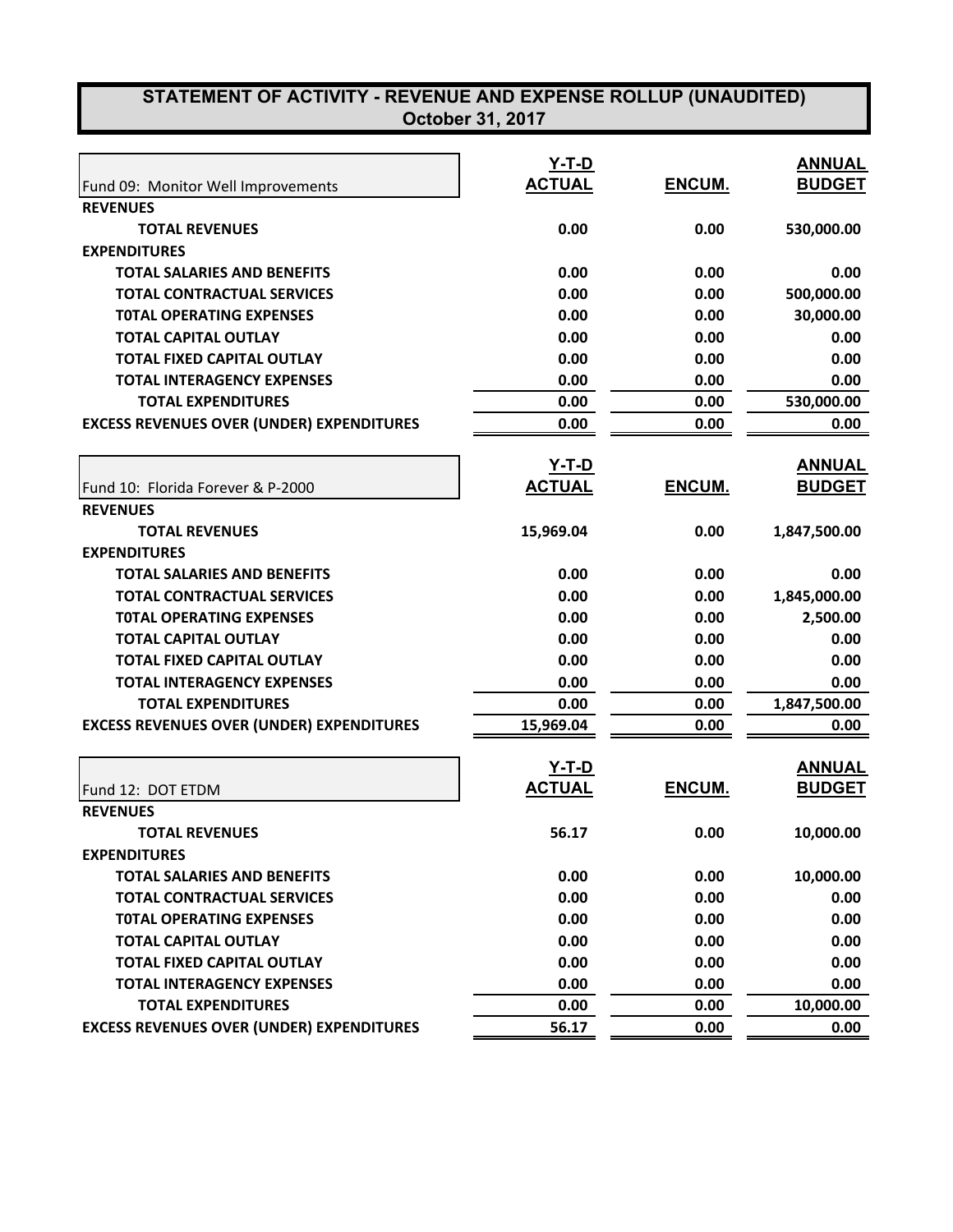|                                                        | $Y-T-D$<br><b>ACTUAL</b> | ENCUM.         | <b>ANNUAL</b><br><b>BUDGET</b> |
|--------------------------------------------------------|--------------------------|----------------|--------------------------------|
| Fund 13: Land Management/Operations<br><b>REVENUES</b> |                          |                |                                |
| <b>TOTAL REVENUES</b>                                  | 3,420.76                 | 0.00           | 5,010,309.00                   |
| <b>EXPENDITURES</b>                                    |                          |                |                                |
| <b>TOTAL SALARIES AND BENEFITS</b>                     | 45,727.99                | 0.00           | 801,208.00                     |
| <b>TOTAL CONTRACTUAL SERVICES</b>                      | 7,295.80                 | 1,384,393.53   | 2,625,691.00                   |
| <b>TOTAL OPERATING EXPENSES</b>                        | 58,781.20                | 27,373.75      | 493,656.00                     |
| <b>TOTAL CAPITAL OUTLAY</b>                            | 0.00                     | 0.00           | 151,754.00                     |
| <b>TOTAL FIXED CAPITAL OUTLAY</b>                      | 0.00                     | 0.00           | 275,000.00                     |
| <b>TOTAL INTERAGENCY EXPENSES</b>                      | 0.00                     | 86.40          | 663,000.00                     |
| <b>TOTAL EXPENDITURES</b>                              |                          |                |                                |
|                                                        | 111,804.99               | 1,411,853.68   | 5,010,309.00                   |
| <b>EXCESS REVENUES OVER (UNDER) EXPENDITURES</b>       | (108, 384.23)            | (1,411,853.68) | 0.00                           |
|                                                        | <u>Y-T-D</u>             |                | <b>ANNUAL</b>                  |
| Fund 19: DOT Mitigation                                | <b>ACTUAL</b>            | ENCUM.         | <b>BUDGET</b>                  |
| <b>REVENUES</b>                                        |                          |                |                                |
| <b>TOTAL REVENUES</b>                                  | 1,673.35                 | 0.00           | 1,150,000.00                   |
| <b>EXPENDITURES</b>                                    |                          |                |                                |
| <b>TOTAL SALARIES AND BENEFITS</b>                     | 0.00                     | 0.00           | 0.00                           |
| <b>TOTAL CONTRACTUAL SERVICES</b>                      | 369.88                   | 0.00           | 1,150,000.00                   |
| <b>TOTAL OPERATING EXPENSES</b>                        | 0.00                     | 0.00           | 0.00                           |
| <b>TOTAL CAPITAL OUTLAY</b>                            | 0.00                     | 0.00           | 0.00                           |
| <b>TOTAL FIXED CAPITAL OUTLAY</b>                      | 0.00                     | 0.00           | 0.00                           |
| <b>TOTAL INTERAGENCY EXPENSES</b>                      | 0.00                     | 0.00           | 0.00                           |
| <b>TOTAL EXPENDITURES</b>                              | 369.88                   | 0.00           | 1,150,000.00                   |
| <b>EXCESS REVENUES OVER (UNDER) EXPENDITURES</b>       | 1,303.47                 | 0.00           | 0.00                           |
|                                                        |                          |                |                                |
|                                                        | <u>Y-T-D</u>             |                | <b>ANNUAL</b>                  |
| Fund 29: SRP                                           | <b>ACTUAL</b>            | ENCUM.         | <b>BUDGET</b>                  |
| <b>REVENUES</b>                                        |                          |                |                                |
| <b>TOTAL REVENUES</b>                                  | 1,606.88                 | 0.00           | 120,500.00                     |
| <b>EXPENDITURES</b>                                    |                          |                |                                |
| <b>TOTAL SALARIES AND BENEFITS</b>                     | 0.00                     | 0.00           | 0.00                           |
| <b>TOTAL CONTRACTUAL SERVICES</b>                      | 0.00                     | 0.00           | 0.00                           |
| <b>TOTAL OPERATING EXPENSES</b>                        | 0.00                     | 0.00           | 3,500.00                       |
| <b>TOTAL CAPITAL OUTLAY</b>                            | 0.00                     | 0.00           | 0.00                           |
| <b>TOTAL FIXED CAPITAL OUTLAY</b>                      | 0.00                     | 0.00           | 0.00                           |
| <b>TOTAL INTERAGENCY EXPENSES</b>                      | 0.00                     | 117,000.00     | 117,000.00                     |
| <b>TOTAL EXPENDITURES</b>                              | 0.00                     | 117,000.00     | 120,500.00                     |
| <b>EXCESS REVENUES OVER (UNDER) EXPENDITURES</b>       | 1,606.88                 | (117,000.00)   | 0.00                           |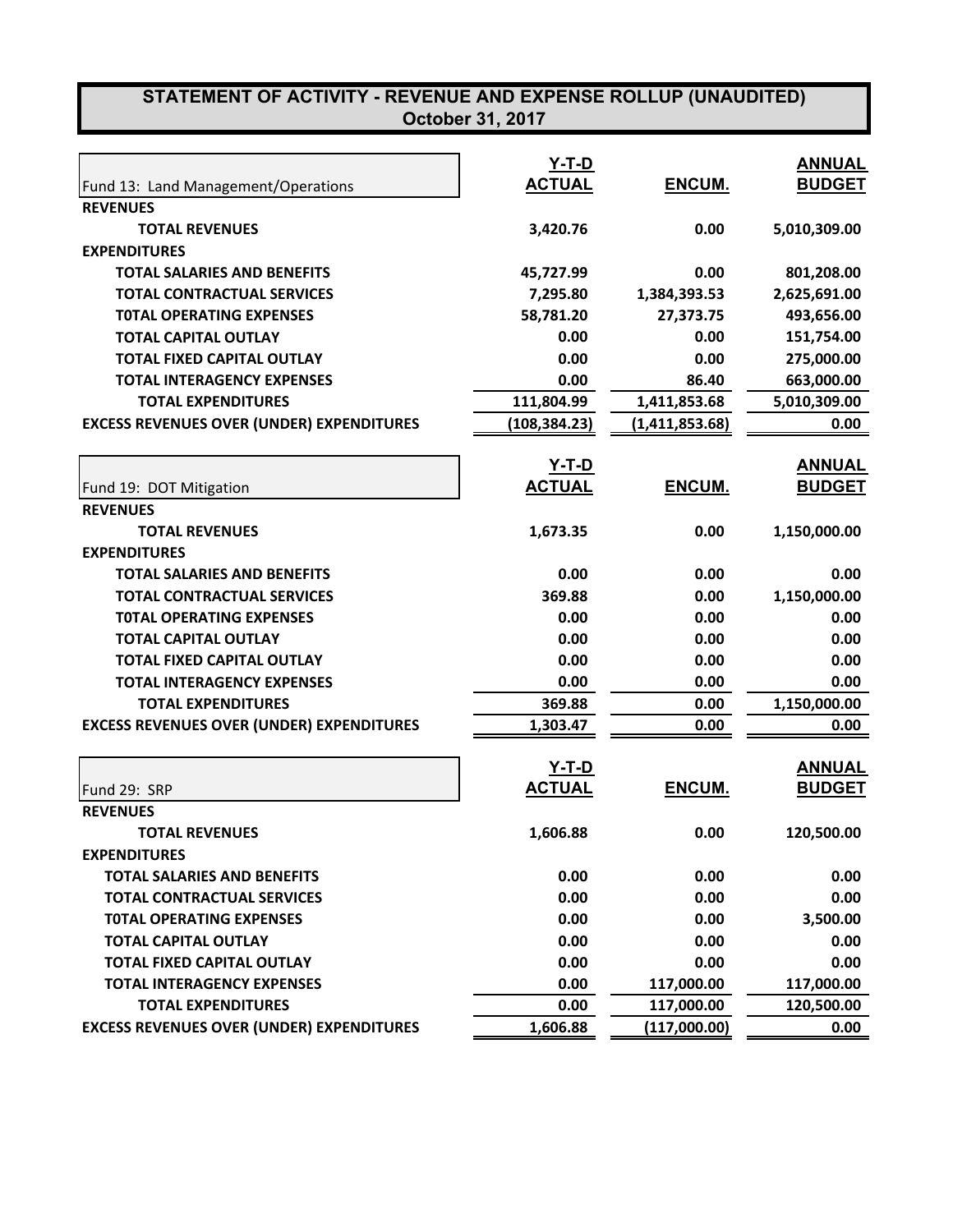| <b>ACTUAL</b><br>ENCUM.<br><b>BUDGET</b><br>Fund 30: Camp Blanding Buffer Lands<br><b>REVENUES</b><br><b>TOTAL REVENUES</b><br>1,005.26<br>0.00<br>707,950.00<br><b>EXPENDITURES</b><br><b>TOTAL SALARIES AND BENEFITS</b><br>0.00<br>0.00<br>0.00<br>0.00<br>0.00<br>0.00<br><b>TOTAL CONTRACTUAL SERVICES</b><br><b>TOTAL OPERATING EXPENSES</b><br>0.00<br>0.00<br>0.00<br><b>TOTAL CAPITAL OUTLAY</b><br>0.00<br>0.00<br>0.00<br><b>TOTAL FIXED CAPITAL OUTLAY</b><br>0.00<br>0.00<br>707,950.00<br>0.00<br>0.00<br><b>TOTAL INTERAGENCY EXPENSES</b><br>0.00<br><b>TOTAL EXPENDITURES</b><br>707,950.00<br>0.00<br>0.00<br><b>EXCESS REVENUES OVER (UNDER) EXPENDITURES</b><br>1,005.26<br>0.00<br>0.00<br><u>Y-T-D</u><br><b>ANNUAL</b><br><b>ACTUAL</b><br>ENCUM.<br><b>BUDGET</b><br>Fund 33: PCS Mitigation<br><b>REVENUES</b><br><b>TOTAL REVENUES</b><br>158.11<br>0.00<br>0.00<br><b>EXPENDITURES</b><br>0.00<br>0.00<br>0.00<br><b>TOTAL SALARIES AND BENEFITS</b><br>0.00<br>0.00<br>0.00<br><b>TOTAL CONTRACTUAL SERVICES</b><br><b>TOTAL OPERATING EXPENSES</b><br>0.00<br>0.00<br>0.00<br><b>TOTAL CAPITAL OUTLAY</b><br>0.00<br>0.00<br>0.00<br><b>TOTAL FIXED CAPITAL OUTLAY</b><br>0.00<br>0.00<br>0.00<br><b>TOTAL INTERAGENCY EXPENSES</b><br>0.00<br>0.00<br>0.00<br>0.00<br>0.00<br>0.00<br><b>TOTAL EXPENDITURES</b><br><b>EXCESS REVENUES OVER (UNDER) EXPENDITURES</b><br>158.11<br>0.00<br>0.00<br><u>Y-T-D</u><br><b>ANNUAL</b><br><b>ACTUAL</b><br>ENCUM.<br><b>BUDGET</b><br>Fund 51: District Ag Cost Share<br><b>REVENUES</b><br>0.00<br>0.00<br><b>TOTAL REVENUES</b><br>5,388,579.00<br><b>EXPENDITURES</b><br><b>TOTAL SALARIES AND BENEFITS</b><br>0.00<br>0.00<br>0.00<br>24,000.00<br><b>TOTAL CONTRACTUAL SERVICES</b><br>681,363.86<br>5,360,579.00<br>0.00<br>0.00<br><b>TOTAL OPERATING EXPENSES</b><br>0.00<br><b>TOTAL CAPITAL OUTLAY</b><br>0.00<br>0.00<br>0.00<br><b>TOTAL FIXED CAPITAL OUTLAY</b><br>0.00<br>0.00<br>0.00<br>0.00<br>0.00<br>28,000.00<br><b>TOTAL INTERAGENCY EXPENSES</b> |                           | Y-T-D     |            | <b>ANNUAL</b> |
|-----------------------------------------------------------------------------------------------------------------------------------------------------------------------------------------------------------------------------------------------------------------------------------------------------------------------------------------------------------------------------------------------------------------------------------------------------------------------------------------------------------------------------------------------------------------------------------------------------------------------------------------------------------------------------------------------------------------------------------------------------------------------------------------------------------------------------------------------------------------------------------------------------------------------------------------------------------------------------------------------------------------------------------------------------------------------------------------------------------------------------------------------------------------------------------------------------------------------------------------------------------------------------------------------------------------------------------------------------------------------------------------------------------------------------------------------------------------------------------------------------------------------------------------------------------------------------------------------------------------------------------------------------------------------------------------------------------------------------------------------------------------------------------------------------------------------------------------------------------------------------------------------------------------------------------------------------------------------------------------------------------------------------------------------|---------------------------|-----------|------------|---------------|
|                                                                                                                                                                                                                                                                                                                                                                                                                                                                                                                                                                                                                                                                                                                                                                                                                                                                                                                                                                                                                                                                                                                                                                                                                                                                                                                                                                                                                                                                                                                                                                                                                                                                                                                                                                                                                                                                                                                                                                                                                                               |                           |           |            |               |
|                                                                                                                                                                                                                                                                                                                                                                                                                                                                                                                                                                                                                                                                                                                                                                                                                                                                                                                                                                                                                                                                                                                                                                                                                                                                                                                                                                                                                                                                                                                                                                                                                                                                                                                                                                                                                                                                                                                                                                                                                                               |                           |           |            |               |
|                                                                                                                                                                                                                                                                                                                                                                                                                                                                                                                                                                                                                                                                                                                                                                                                                                                                                                                                                                                                                                                                                                                                                                                                                                                                                                                                                                                                                                                                                                                                                                                                                                                                                                                                                                                                                                                                                                                                                                                                                                               |                           |           |            |               |
|                                                                                                                                                                                                                                                                                                                                                                                                                                                                                                                                                                                                                                                                                                                                                                                                                                                                                                                                                                                                                                                                                                                                                                                                                                                                                                                                                                                                                                                                                                                                                                                                                                                                                                                                                                                                                                                                                                                                                                                                                                               |                           |           |            |               |
|                                                                                                                                                                                                                                                                                                                                                                                                                                                                                                                                                                                                                                                                                                                                                                                                                                                                                                                                                                                                                                                                                                                                                                                                                                                                                                                                                                                                                                                                                                                                                                                                                                                                                                                                                                                                                                                                                                                                                                                                                                               |                           |           |            |               |
|                                                                                                                                                                                                                                                                                                                                                                                                                                                                                                                                                                                                                                                                                                                                                                                                                                                                                                                                                                                                                                                                                                                                                                                                                                                                                                                                                                                                                                                                                                                                                                                                                                                                                                                                                                                                                                                                                                                                                                                                                                               |                           |           |            |               |
|                                                                                                                                                                                                                                                                                                                                                                                                                                                                                                                                                                                                                                                                                                                                                                                                                                                                                                                                                                                                                                                                                                                                                                                                                                                                                                                                                                                                                                                                                                                                                                                                                                                                                                                                                                                                                                                                                                                                                                                                                                               |                           |           |            |               |
|                                                                                                                                                                                                                                                                                                                                                                                                                                                                                                                                                                                                                                                                                                                                                                                                                                                                                                                                                                                                                                                                                                                                                                                                                                                                                                                                                                                                                                                                                                                                                                                                                                                                                                                                                                                                                                                                                                                                                                                                                                               |                           |           |            |               |
|                                                                                                                                                                                                                                                                                                                                                                                                                                                                                                                                                                                                                                                                                                                                                                                                                                                                                                                                                                                                                                                                                                                                                                                                                                                                                                                                                                                                                                                                                                                                                                                                                                                                                                                                                                                                                                                                                                                                                                                                                                               |                           |           |            |               |
|                                                                                                                                                                                                                                                                                                                                                                                                                                                                                                                                                                                                                                                                                                                                                                                                                                                                                                                                                                                                                                                                                                                                                                                                                                                                                                                                                                                                                                                                                                                                                                                                                                                                                                                                                                                                                                                                                                                                                                                                                                               |                           |           |            |               |
|                                                                                                                                                                                                                                                                                                                                                                                                                                                                                                                                                                                                                                                                                                                                                                                                                                                                                                                                                                                                                                                                                                                                                                                                                                                                                                                                                                                                                                                                                                                                                                                                                                                                                                                                                                                                                                                                                                                                                                                                                                               |                           |           |            |               |
|                                                                                                                                                                                                                                                                                                                                                                                                                                                                                                                                                                                                                                                                                                                                                                                                                                                                                                                                                                                                                                                                                                                                                                                                                                                                                                                                                                                                                                                                                                                                                                                                                                                                                                                                                                                                                                                                                                                                                                                                                                               |                           |           |            |               |
|                                                                                                                                                                                                                                                                                                                                                                                                                                                                                                                                                                                                                                                                                                                                                                                                                                                                                                                                                                                                                                                                                                                                                                                                                                                                                                                                                                                                                                                                                                                                                                                                                                                                                                                                                                                                                                                                                                                                                                                                                                               |                           |           |            |               |
|                                                                                                                                                                                                                                                                                                                                                                                                                                                                                                                                                                                                                                                                                                                                                                                                                                                                                                                                                                                                                                                                                                                                                                                                                                                                                                                                                                                                                                                                                                                                                                                                                                                                                                                                                                                                                                                                                                                                                                                                                                               |                           |           |            |               |
|                                                                                                                                                                                                                                                                                                                                                                                                                                                                                                                                                                                                                                                                                                                                                                                                                                                                                                                                                                                                                                                                                                                                                                                                                                                                                                                                                                                                                                                                                                                                                                                                                                                                                                                                                                                                                                                                                                                                                                                                                                               |                           |           |            |               |
|                                                                                                                                                                                                                                                                                                                                                                                                                                                                                                                                                                                                                                                                                                                                                                                                                                                                                                                                                                                                                                                                                                                                                                                                                                                                                                                                                                                                                                                                                                                                                                                                                                                                                                                                                                                                                                                                                                                                                                                                                                               |                           |           |            |               |
|                                                                                                                                                                                                                                                                                                                                                                                                                                                                                                                                                                                                                                                                                                                                                                                                                                                                                                                                                                                                                                                                                                                                                                                                                                                                                                                                                                                                                                                                                                                                                                                                                                                                                                                                                                                                                                                                                                                                                                                                                                               |                           |           |            |               |
|                                                                                                                                                                                                                                                                                                                                                                                                                                                                                                                                                                                                                                                                                                                                                                                                                                                                                                                                                                                                                                                                                                                                                                                                                                                                                                                                                                                                                                                                                                                                                                                                                                                                                                                                                                                                                                                                                                                                                                                                                                               |                           |           |            |               |
|                                                                                                                                                                                                                                                                                                                                                                                                                                                                                                                                                                                                                                                                                                                                                                                                                                                                                                                                                                                                                                                                                                                                                                                                                                                                                                                                                                                                                                                                                                                                                                                                                                                                                                                                                                                                                                                                                                                                                                                                                                               |                           |           |            |               |
|                                                                                                                                                                                                                                                                                                                                                                                                                                                                                                                                                                                                                                                                                                                                                                                                                                                                                                                                                                                                                                                                                                                                                                                                                                                                                                                                                                                                                                                                                                                                                                                                                                                                                                                                                                                                                                                                                                                                                                                                                                               |                           |           |            |               |
|                                                                                                                                                                                                                                                                                                                                                                                                                                                                                                                                                                                                                                                                                                                                                                                                                                                                                                                                                                                                                                                                                                                                                                                                                                                                                                                                                                                                                                                                                                                                                                                                                                                                                                                                                                                                                                                                                                                                                                                                                                               |                           |           |            |               |
|                                                                                                                                                                                                                                                                                                                                                                                                                                                                                                                                                                                                                                                                                                                                                                                                                                                                                                                                                                                                                                                                                                                                                                                                                                                                                                                                                                                                                                                                                                                                                                                                                                                                                                                                                                                                                                                                                                                                                                                                                                               |                           |           |            |               |
|                                                                                                                                                                                                                                                                                                                                                                                                                                                                                                                                                                                                                                                                                                                                                                                                                                                                                                                                                                                                                                                                                                                                                                                                                                                                                                                                                                                                                                                                                                                                                                                                                                                                                                                                                                                                                                                                                                                                                                                                                                               |                           |           |            |               |
|                                                                                                                                                                                                                                                                                                                                                                                                                                                                                                                                                                                                                                                                                                                                                                                                                                                                                                                                                                                                                                                                                                                                                                                                                                                                                                                                                                                                                                                                                                                                                                                                                                                                                                                                                                                                                                                                                                                                                                                                                                               |                           |           |            |               |
|                                                                                                                                                                                                                                                                                                                                                                                                                                                                                                                                                                                                                                                                                                                                                                                                                                                                                                                                                                                                                                                                                                                                                                                                                                                                                                                                                                                                                                                                                                                                                                                                                                                                                                                                                                                                                                                                                                                                                                                                                                               |                           |           |            |               |
|                                                                                                                                                                                                                                                                                                                                                                                                                                                                                                                                                                                                                                                                                                                                                                                                                                                                                                                                                                                                                                                                                                                                                                                                                                                                                                                                                                                                                                                                                                                                                                                                                                                                                                                                                                                                                                                                                                                                                                                                                                               |                           |           |            |               |
|                                                                                                                                                                                                                                                                                                                                                                                                                                                                                                                                                                                                                                                                                                                                                                                                                                                                                                                                                                                                                                                                                                                                                                                                                                                                                                                                                                                                                                                                                                                                                                                                                                                                                                                                                                                                                                                                                                                                                                                                                                               |                           |           |            |               |
|                                                                                                                                                                                                                                                                                                                                                                                                                                                                                                                                                                                                                                                                                                                                                                                                                                                                                                                                                                                                                                                                                                                                                                                                                                                                                                                                                                                                                                                                                                                                                                                                                                                                                                                                                                                                                                                                                                                                                                                                                                               |                           |           |            |               |
|                                                                                                                                                                                                                                                                                                                                                                                                                                                                                                                                                                                                                                                                                                                                                                                                                                                                                                                                                                                                                                                                                                                                                                                                                                                                                                                                                                                                                                                                                                                                                                                                                                                                                                                                                                                                                                                                                                                                                                                                                                               |                           |           |            |               |
|                                                                                                                                                                                                                                                                                                                                                                                                                                                                                                                                                                                                                                                                                                                                                                                                                                                                                                                                                                                                                                                                                                                                                                                                                                                                                                                                                                                                                                                                                                                                                                                                                                                                                                                                                                                                                                                                                                                                                                                                                                               |                           |           |            |               |
|                                                                                                                                                                                                                                                                                                                                                                                                                                                                                                                                                                                                                                                                                                                                                                                                                                                                                                                                                                                                                                                                                                                                                                                                                                                                                                                                                                                                                                                                                                                                                                                                                                                                                                                                                                                                                                                                                                                                                                                                                                               |                           |           |            |               |
|                                                                                                                                                                                                                                                                                                                                                                                                                                                                                                                                                                                                                                                                                                                                                                                                                                                                                                                                                                                                                                                                                                                                                                                                                                                                                                                                                                                                                                                                                                                                                                                                                                                                                                                                                                                                                                                                                                                                                                                                                                               |                           |           |            |               |
|                                                                                                                                                                                                                                                                                                                                                                                                                                                                                                                                                                                                                                                                                                                                                                                                                                                                                                                                                                                                                                                                                                                                                                                                                                                                                                                                                                                                                                                                                                                                                                                                                                                                                                                                                                                                                                                                                                                                                                                                                                               |                           |           |            |               |
|                                                                                                                                                                                                                                                                                                                                                                                                                                                                                                                                                                                                                                                                                                                                                                                                                                                                                                                                                                                                                                                                                                                                                                                                                                                                                                                                                                                                                                                                                                                                                                                                                                                                                                                                                                                                                                                                                                                                                                                                                                               |                           |           |            |               |
|                                                                                                                                                                                                                                                                                                                                                                                                                                                                                                                                                                                                                                                                                                                                                                                                                                                                                                                                                                                                                                                                                                                                                                                                                                                                                                                                                                                                                                                                                                                                                                                                                                                                                                                                                                                                                                                                                                                                                                                                                                               |                           |           |            |               |
|                                                                                                                                                                                                                                                                                                                                                                                                                                                                                                                                                                                                                                                                                                                                                                                                                                                                                                                                                                                                                                                                                                                                                                                                                                                                                                                                                                                                                                                                                                                                                                                                                                                                                                                                                                                                                                                                                                                                                                                                                                               |                           |           |            |               |
|                                                                                                                                                                                                                                                                                                                                                                                                                                                                                                                                                                                                                                                                                                                                                                                                                                                                                                                                                                                                                                                                                                                                                                                                                                                                                                                                                                                                                                                                                                                                                                                                                                                                                                                                                                                                                                                                                                                                                                                                                                               | <b>TOTAL EXPENDITURES</b> | 24,000.00 | 681,363.86 | 5,388,579.00  |
| <b>EXCESS REVENUES OVER (UNDER) EXPENDITURES</b><br>(24,000.00)<br>(681,363.86)<br>0.00                                                                                                                                                                                                                                                                                                                                                                                                                                                                                                                                                                                                                                                                                                                                                                                                                                                                                                                                                                                                                                                                                                                                                                                                                                                                                                                                                                                                                                                                                                                                                                                                                                                                                                                                                                                                                                                                                                                                                       |                           |           |            |               |